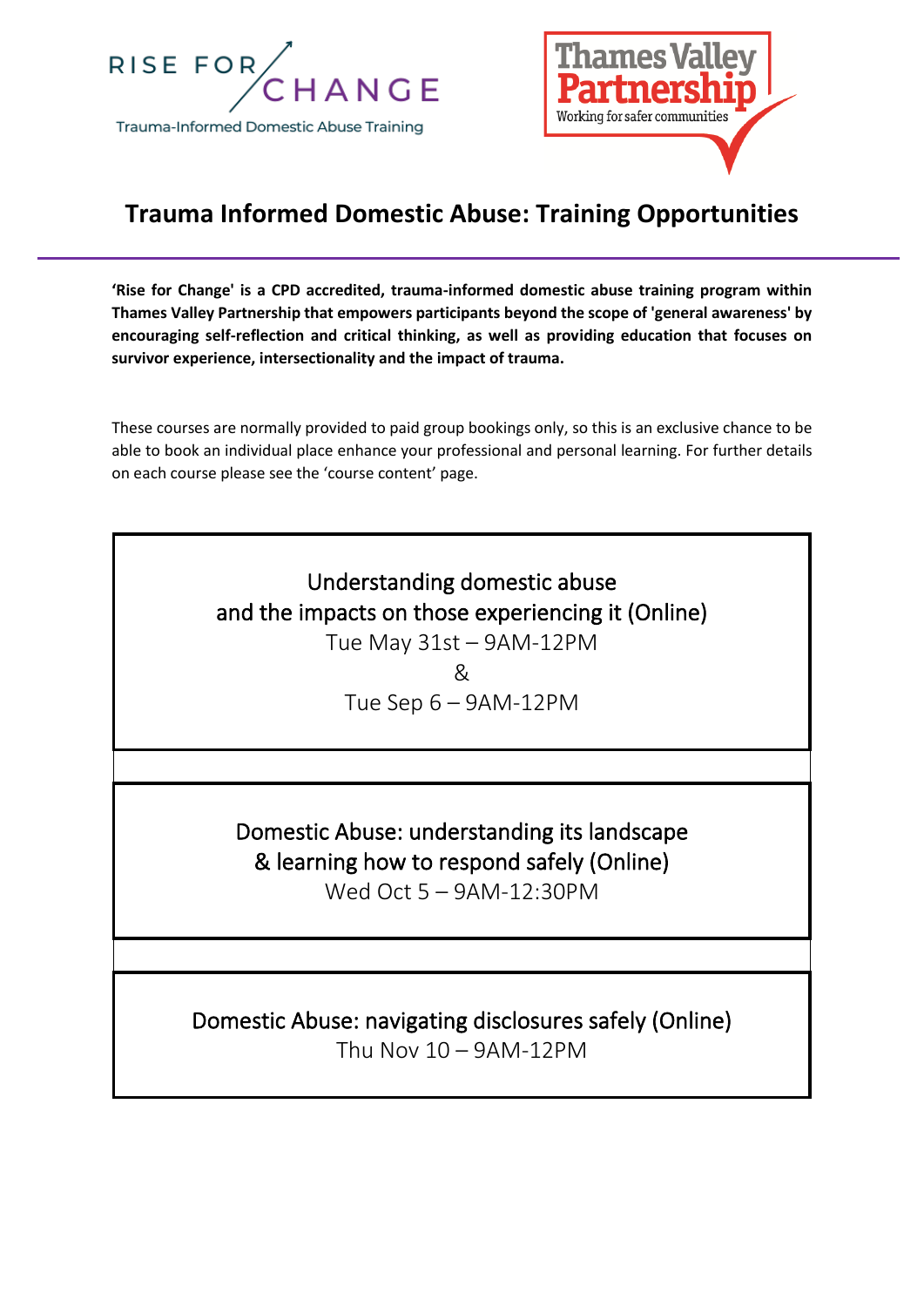



**Our courses are highly recommended by a range of professionals** such as the NHS clinical staff, safeguarding leads, mental health managers, counsellors, DA champions, HR leads and Police staff, so don't miss out on this exciting opportunity!

"the training was absolutely brilliant and so informative... I actually was able to put the learning straight into practice "

66

"The best domestic abuse training I've ever been on"

66

"really good balance of media to express the content... and the relaxed approach made it easy to engage and join in"

## **Who is it for?**

Our training has been created with the below audiences specifically in mind:

- **HR Managers and Senior Leaders** who are responsible for ensuring the wider team/company practices, policies and training.
- **'Non-specialist frontline professionals'** which includes professional roles that are extremely likely to have contact with survivors but do not fall into the category of being 'Domestic Abuse Specialists'.
- Those with **existing DA training or knowledge** who seek to refresh and update their understanding.

## **How do I book on?**

- Please contact [r4c@thamesvalleypartnership.org.uk](mailto:r4c@thamesvalleypartnership.org.uk) to book your place or if you have any enquiries regarding the sessions.
- **Places are limited and are on a 'first come first serve' basis.**
- You must attend the **whole session** in order to qualify for a CPD certificate.